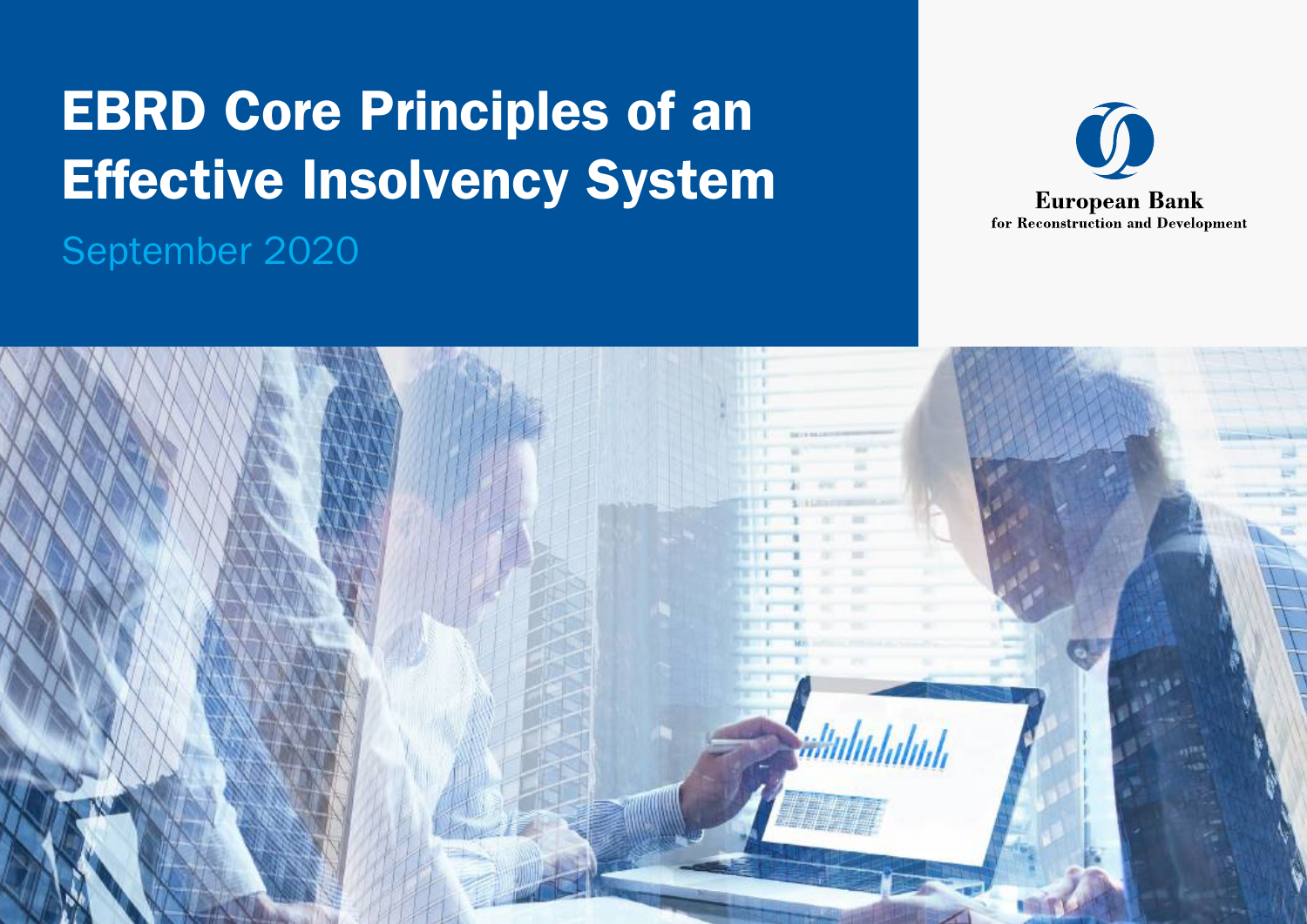**Background** The purpose of these Core Principles is to provide legislators and national proposed in Furence Rank of Peconstruction and Development (ERRD). authorities in European Bank of Reconstruction and Development (EBRD) jurisdictions with high-level guidance on key objectives and international best practices with respect to business insolvency.

There have been many developments in best practices since these principles were first published 15 years ago. In particular, there has been an increasing focus on the importance of statutory restructuring tools, consensual out-ofcourt restructuring solutions and early 'pre-insolvency' action to support business continuity. These developments have been partly in response to the 2007-9 financial crisis and they represent a trend that is likely to continue, owing to the depth and severity of the global economic recession caused by the Covid-19 pandemic. Furthermore, there has been increasing recognition by policymakers of the importance of tailoring insolvency systems to the needs of micro, small and medium sized enterprises. These businesses are more affected by any economic downturn than their larger counterparts, owing to their smaller operating margins and lack of reserves.

Within the European Union (EU), minimum harmonisation measures have recently been introduced in respect of restructuring procedures for both corporates and entrepreneurs, as well as other general areas of insolvency law and practice affecting the efficiency of insolvency procedures. These include the demand for insolvency office holders and judges overseeing insolvency proceedings to have sufficient expertise and a requirement for digitalisation of communications between parties to an insolvency case. Nevertheless, insolvency laws continue to be predominantly determined at national level and remain closely connected with other areas of national legislation, such as secured transactions, company, employment and tax laws.

These Core Principles thus aim to contribute to the further development and harmonisation of countries' insolvency



legislation by clearly articulating the general objectives of any commercial insolvency law reform, which may be adapted to the specific national context.

The Covid-19 crisis has highlighted the vital importance of digital information and communication systems. Future reforms in many countries will focus on the development of electronic case management systems, online courts and electronic auction platforms. These measures will contribute to the time-efficiency of insolvency procedures and, if used appropriately, will help to monitor insolvency proceedings and contribute to better decision-making on insolvency policies. Online platforms will also significantly increase transparency and access to information by stakeholders and reduce the opportunities for misuse of the insolvency process.

Some principles below apply only to corporate insolvency. Links to more detailed guidance are included in the Annex to this document.

These Core Principles do not deal with financial institutions. A country's legal system should provide a special insolvency regime to deal effectively with financial institutions that are likely to become insolvent, following the use of any recovery and resolution tools. Financial institutions may be systemically important due to the functions that they perform, such as in relation to payment systems, and may have depositors as creditors. They are usually interconnected with other institutions, often operating on a cross-border basis. Accordingly, different policy objectives apply in respect of financial institution failure.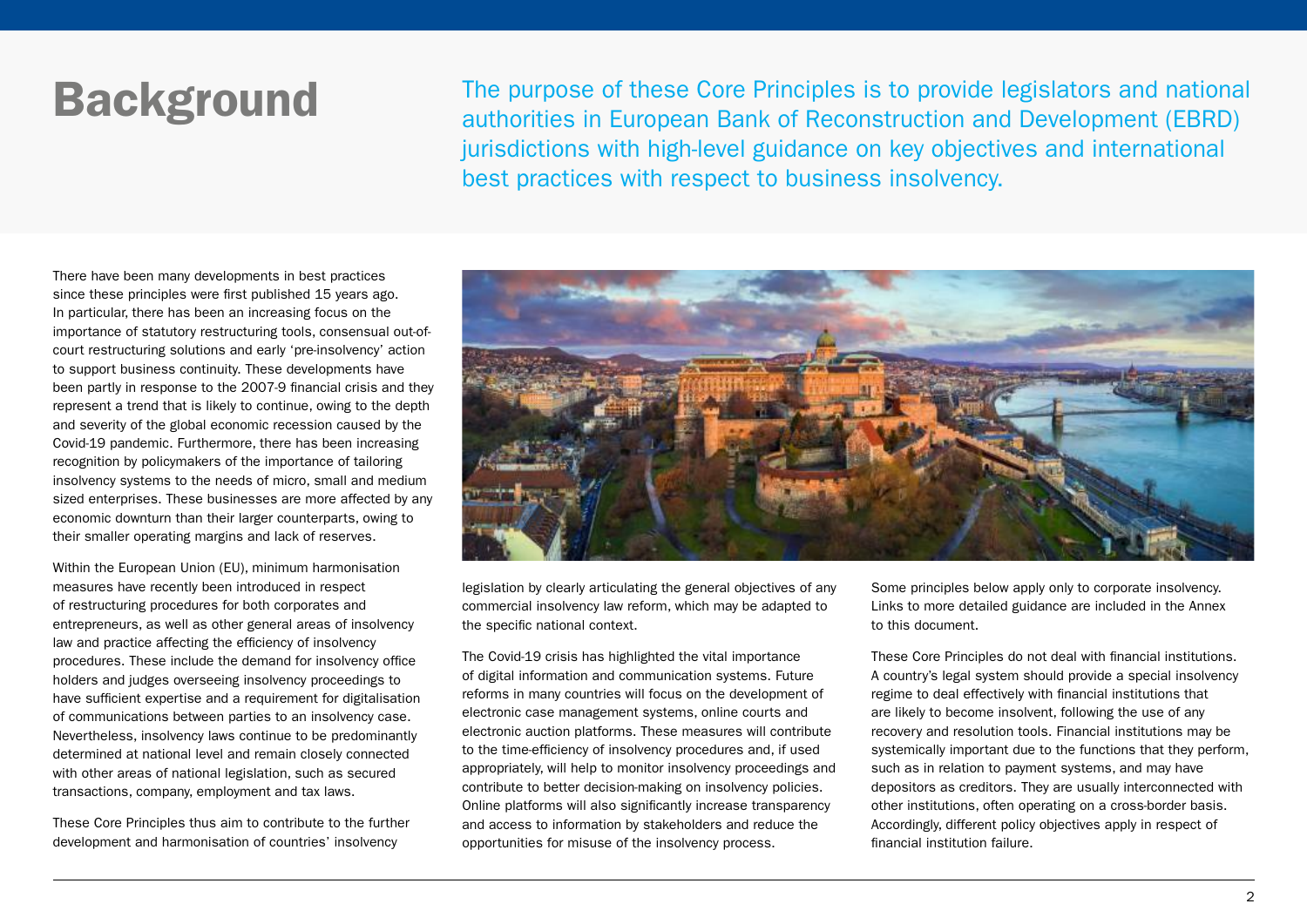

## **Terminology**

References in these principles to 'liquidation' should be interpreted as reference to a formal insolvency procedure pursuant to which an insolvency office holder (the liquidator) is appointed to realise the assets of the company, distribute the proceeds of such assets among creditors and dissolve the company.

Unless specified otherwise, references in these principles to 'reorganisation' should be interpreted in its broadest sense to include references to any reorganisation procedure(s) for restoring financial stability, including any early, preventive or pre-packaged reorganisation procedure or general reorganisation-type insolvency procedure, which involves the restructuring of the debtor's assets and liabilities or any other part of its capital structure.

In some jurisdictions, administrative authorities are involved in supervising insolvency proceedings as an alternative to the courts. Any reference in these principles to courts or judicial authorities should be interpreted as including such administrative authorities.

References to 'Insolvency office holders' should include any practitioner involved in liquidation or reorganisation procedures as defined above.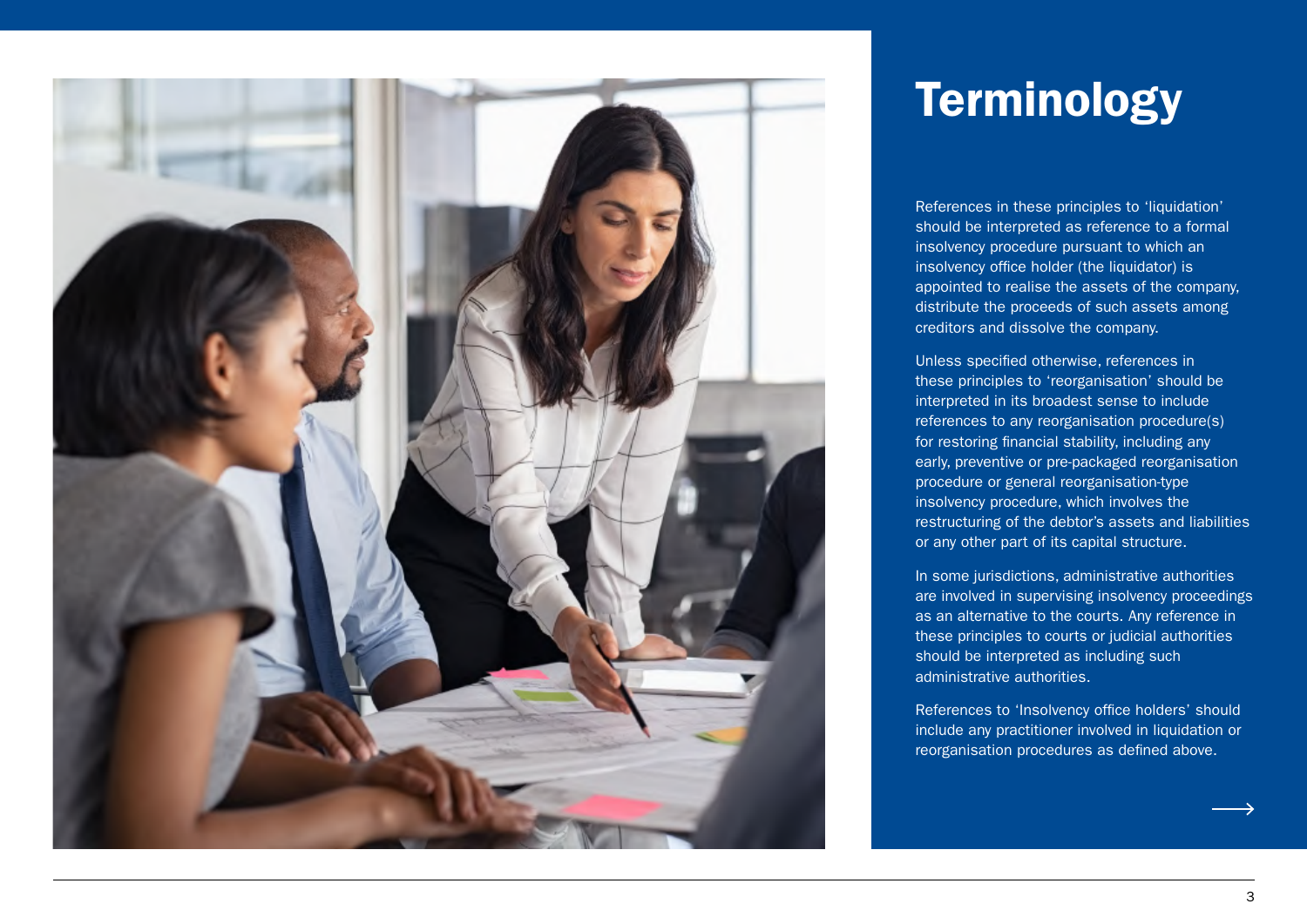## Core Principles<sup>1</sup>

## $1$  2

A country's insolvency law should meet the needs of its major market participants, including micro, small and medium sized enterprises.

The law should have the procedural flexibility to meet the needs of different participants. Some elements of a modern insolvency system may only be suitable for larger businesses, which have more complex capital and financing arrangements and the financial resources to engage relevant advisory support. Simplified insolvency processes with fewer formalities, shorter deadlines and lower costs may be beneficial for smaller businesses and can be supplemented with practical online documentation templates and checklists. The law should set out clear eligibility criteria that identify which businesses should benefit from any simplified arrangements.

<sup>1</sup> With special thanks to INSOL Europe, the World Bank Group and UNCITRAL for their comments.

Insolvency procedures should be designed and implemented to preserve and maximise the total value ultimately available to creditors, while taking account as far as possible of the interests of the debtor and its employees.

This requires strict adherence to the goal of procedural efficiency. An effective insolvency system should provide a transparent, certain and predictable legal regime to deal with debtors that are already insolvent and debtors that are likely to become insolvent. It should, at all times, promote the efficient, speedy and early treatment of financial distress with a view to minimising financial loss and reducing the disruption to the debtor, its creditors and the economy as a whole. The insolvency law needs to strike a fair balance between the competing interests of the debtor and its creditors. It should ensure that any distribution of proceeds from the insolvency estate should be consistent with the differences in priority among creditors, including unsecured, preferential and secured creditors.

Special consideration may be given to the interests of employees and tax authorities, whose claims often have preferential status. Nevertheless, it is important to assess and balance carefully the need for prioritisation of such claims since this may have negative consequences for other creditors, particularly unsecured creditors. While there are important socio-economic and political reasons for the prioritisation of employee claims, the prioritisation of tax claims is often more debated. The law and legal system should strive to ensure that foreign creditors are treated on a par with domestic creditors of similar status.

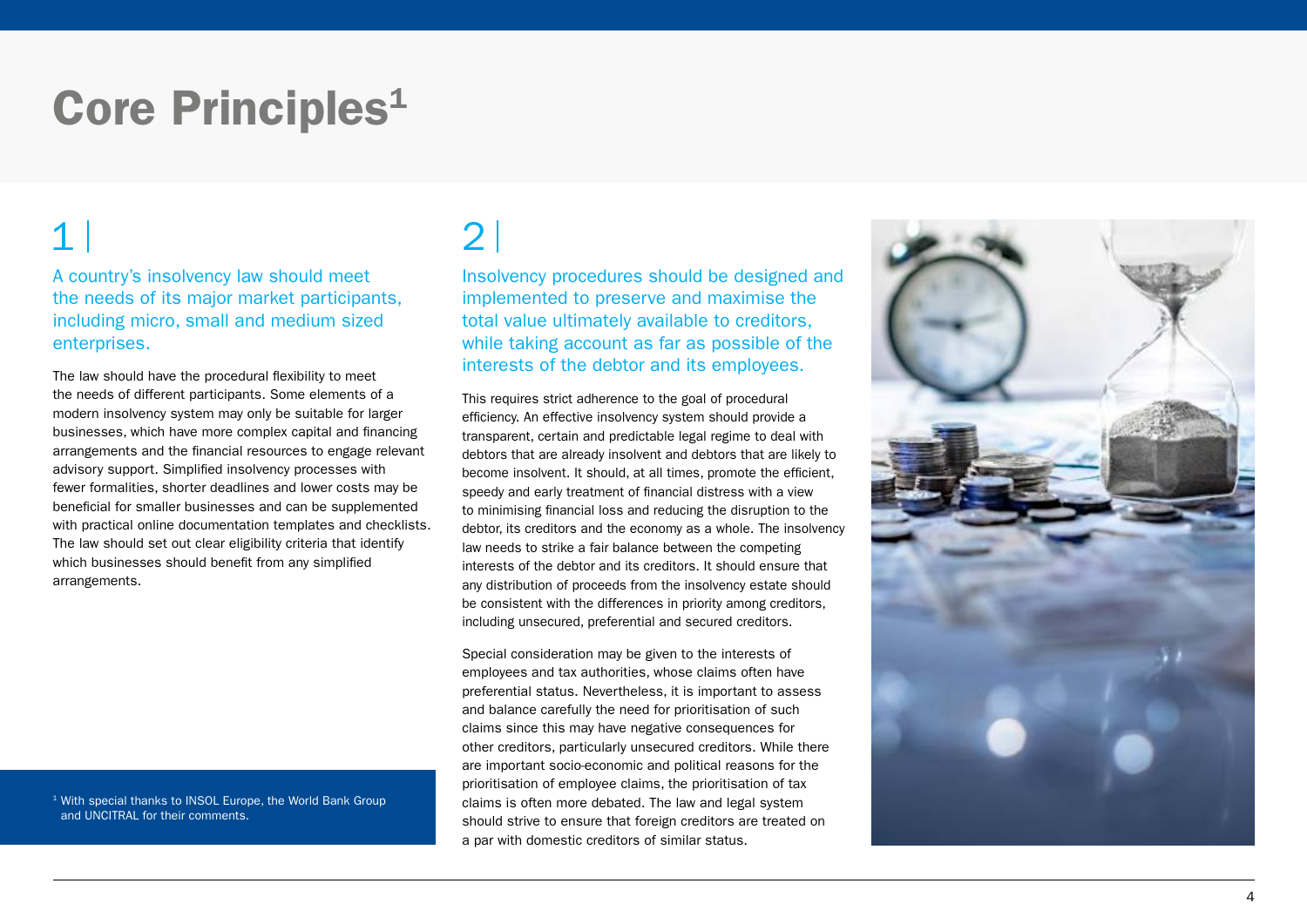## 3

An effective insolvency law should provide for both liquidation and reorganisation, while also allowing for a conversion between the two types of procedures.

Liquidation should aim at an orderly resolution of insolvent entities by providing for the sale of assets, including any sale of the business as a going concern, and the subsequent distribution of the proceeds. This solution allows non-viable companies a smooth and timely exit from the marketplace. A reorganisation procedure should facilitate the rehabilitation and financial and operative restructuring of financially distressed, but viable, companies. The insolvency law should recognise the various forms of restructuring available, which may include changing the composition of the debtor's assets and liabilities, the sale of all or part of the business, as well as operational changes and different forms of creditor satisfaction, including debt for equity swaps.

A reorganisation procedure is critical to avoid the liquidation of economically viable companies, to prevent unnecessary job losses and to preserve going concern value of distressed businesses. Any conversion between liquidation and reorganisation proceedings should be subject to conditions and carefully reviewed. While the overall objective of the law should be to promote the use of a reorganisation procedure where feasible, it should restrict any conversion of a liquidation proceeding into a reorganisation proceeding, where the main purpose of such conversion is to delay the consequences of insolvency. At the same time, the law should ensure that a reorganisation proceeding cannot be converted too easily into a liquidation proceeding, without providing the debtor with a reasonable opportunity to restructure its business.



### 4

A country's legal system should support the consensual financial restructuring of businesses outside of a formal insolvency law procedure.

Completely out-of-court restructuring based on private agreement offers a flexible, speedy and discreet treatment of the financial distress. A consensual solution is an ideal way to restore financial soundness in a cost-effective manner. Where a critical minority of affected creditors does not support an amicable solution agreed by the debtor and the majority of its creditors in an out-of-court context, recourse to the court may be necessary to bind the minority of creditors to the terms of the deal. Even where such recourse is needed, efforts to reach a consensual agreement among creditors should continue.

The insolvency system should thus recognise a hybrid "prepackaged restructuring" approach, where a reorganisation plan is developed privately out-of-court with majority creditor support and is subsequently confirmed by the court. This solution offers the parties the flexibility to agree on the terms of a restructuring prior to the commencement of a formal procedure, reduces the time spent in such procedures and minimises the damage to the debtor's business from negative publicity, such as the loss of customers and suppliers, as well as the departure of highly skilled employees. Parties benefit from judicial intervention and confirmation of a reorganisation plan, which ultimately makes the plan binding on all creditors. Nevertheless, the court should only confirm a plan where it has diligently reviewed the plan and is satisfied that any protections for dissenting minority creditors have been met. Judicial approval of a reorganisation plan may also be necessary to protect the terms of a restructuring from challenge by third parties.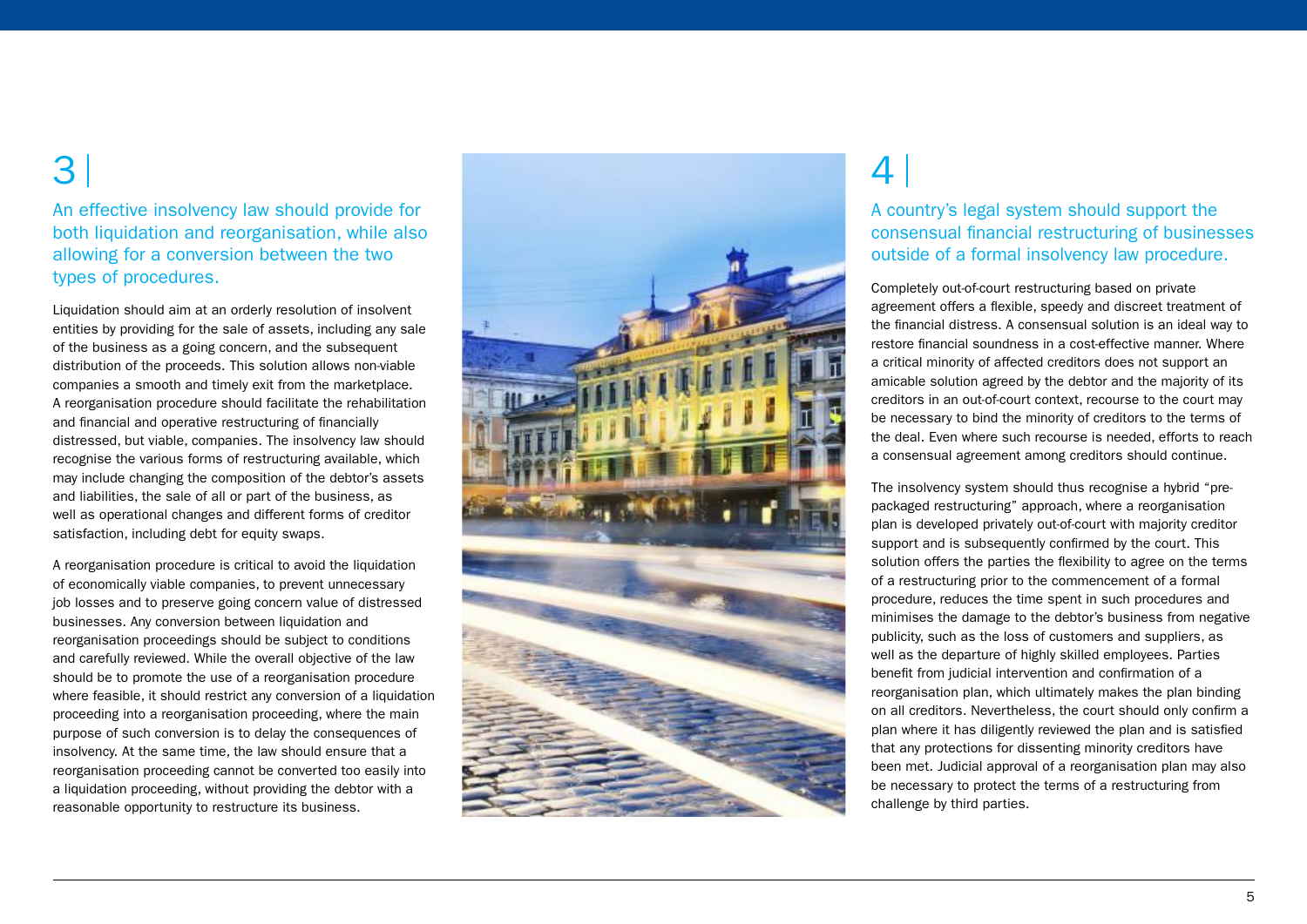

## $5<sup>1</sup>$  6

Debtors and creditors should both have the right in certain circumstances to initiate reorganisation and liquidation procedures.

Entry requirements for both procedures need to be clear. Debtors should have wide access to both reorganisation and liquidation. Creditors should be able to file for liquidation where the debtor has become insolvent. Insolvency is most frequently determined according to a cash flow or illiquidity test and, in some countries, alternatively according to a balance sheet or overindebtedness test. Creditors may also be given the right to initiate a reorganisation procedure when the debtor is insolvent but, where the debtor remains in possession, this is likely to require the consent or cooperation of the debtor.

While liquidation may be initiated because of actual insolvency, a reorganisation procedure should also be available at an earlier stage when the business is still viable, without the requirement for technical insolvency. Early restructuring allows preservation of the going concern value of the business and maximises the possibility of success. However, a reorganisation procedure should not be used to delay an inevitable liquidation. Unlike liquidation, reorganisation procedures may occur more than once in relation to the same debtor, however the insolvency law should restrict the ability of a debtor to access a reorganisation procedure multiple times within a short period. An excessive use of reorganisation proceedings may amount to an abuse of the insolvency system to the potential detriment of creditors.

Generally, the insolvency law should enable the suspension of individual enforcement actions by creditors in order to preserve the debtor's estate and ensure the equal treatment of creditors in a liquidation or reorganisation procedure.

A stay for all creditors at the outset of a liquidation proceeding provides the opportunity of a going concern sale, while a stay once a reorganisation proceeding has commenced grants the business the protection it needs to negotiate a reorganisation plan with its creditors. Nonetheless, the law should provide for the fair and effective management of any secured assets by the insolvency office holder during such a stay. The insolvency office holder should be empowered during the stay to dispose of secured assets under the supervision of the court for the benefit of the insolvency estate, subject to the proper recognition of secured creditors' rights. The insolvency law should ensure that those secured creditors who are unfairly prejudiced by the suspension of their collection and enforcement rights are adequately protected. In these circumstances, a court should be able to lift the application of the stay in respect of all or part of the secured assets. Furthermore, consideration should be given to whether to exclude certain categories of financial collateral arrangements from any stay or set-off restrictions to preserve the stability of the financial markets.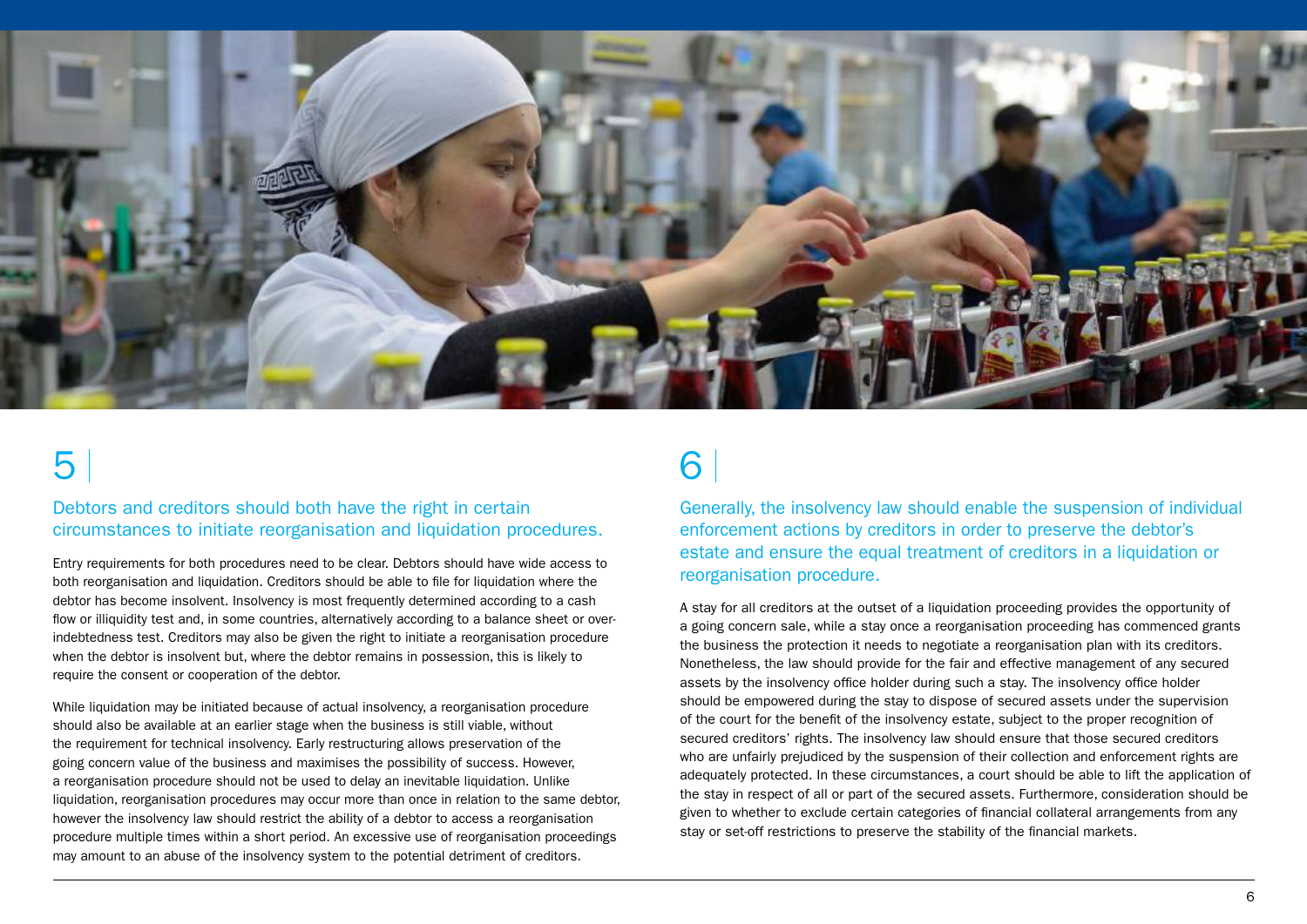

## 7 8

The insolvency system should ensure equal treatment among creditors with similar economic and legal interests in the debtor's estate and should protect secured creditors from an erosion in the value of their security.

The insolvency law should respect the agreements reached between creditors and the debtor before the occurrence of insolvency, subject to clear rules relating to the ranking of creditor claims and the avoidance of certain transactions. It should also seek to preserve the position of secured creditors, with a view to minimising the cost of obtaining secured credit. In this regard, it should limit, insofar as possible, a deterioration in the value of the security, which may result from lengthy proceedings and high costs of management or sale by the insolvency office holder. If there are residual claims after the realisation of any security by secured creditors, such claims should be treated as unsecured claims. Secured creditors should be able to prove for any unsecured portion of their debt in an insolvency procedure.



The insolvency system should provide for the independent review of actions undertaken by the debtor and its management in the period immediately prior to an insolvency procedure.

This should include the ability to reverse fraudulent, undervalue or preferential transactions in order to maximise the total value available to all stakeholders. The period in which any such transactions may be reversed should be clearly defined and, absent fraud, should not be excessively long. In order for any review to be effective, the law should provide insolvency office holders with adequate investigatory powers and should set out corresponding duties of cooperation and disclosure by debtors.

There should be clear rules governing directors' duties in the case of insolvency or likelihood of insolvency of the company. Where insolvency is likely or imminent, there should be a requirement for directors to act so as to protect the interests not only of the business and its owners, but also its creditors. In the case of an insolvent debtor, there should either be a duty to file for a formal insolvency procedure without delay and/or an obligation to take steps to mitigate any losses to creditors that may be caused by the business continuing to trade. Directors' duties should be accompanied by a sanctioning regime for any director misconduct. This may include in addition to any criminal and pecuniary sanctions, the possibility of disqualification or restriction on the ability of persons to act as directors.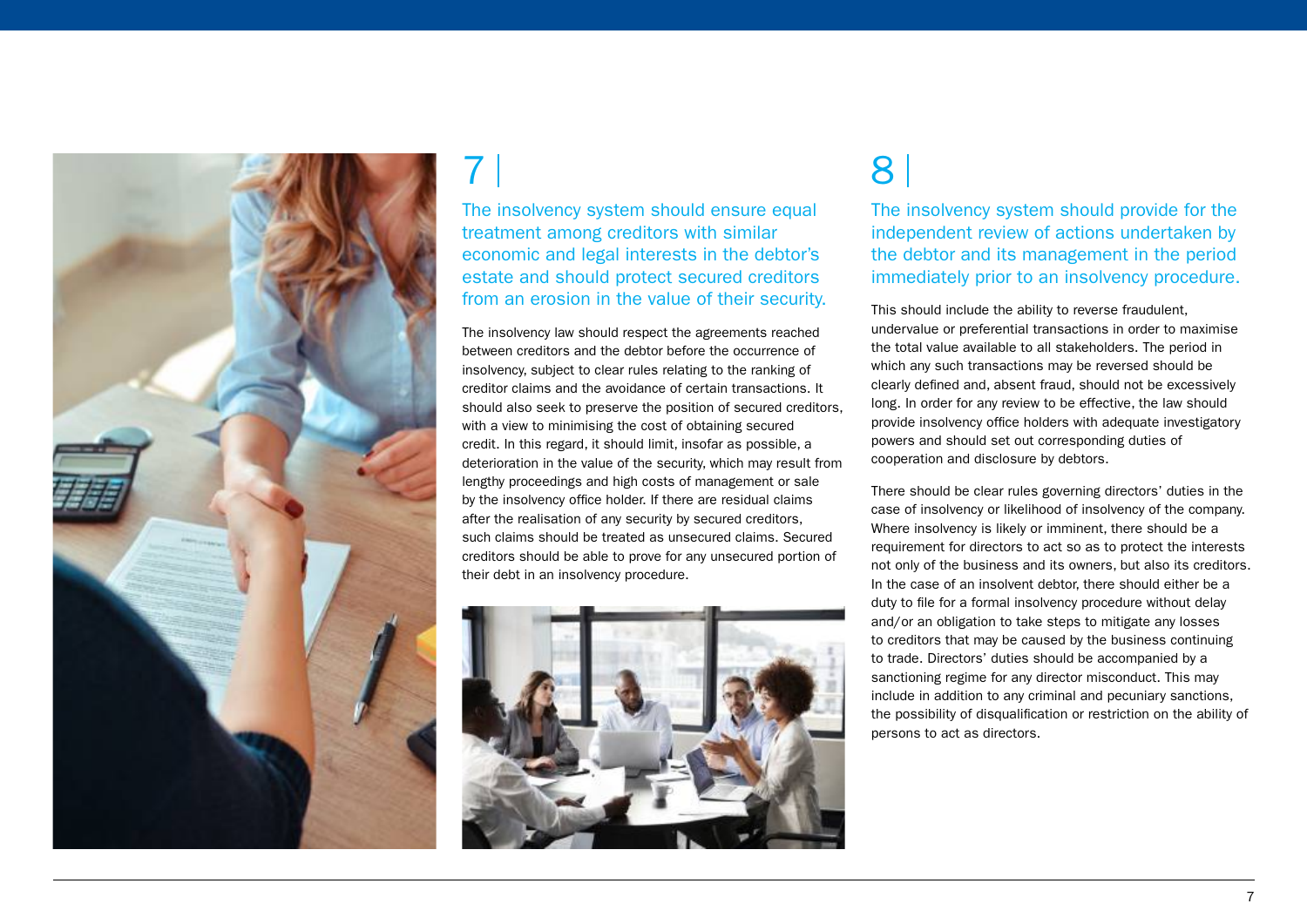The insolvency law should contain a reorganisation procedure where the debtor is able to remain in control of its assets and business.

The principle of debtor-in-possession incentivises an increased use of reorganisation procedures by debtors, since it removes the threat of loss of control and ownership of the business. It also incentivises management of the debtor to act earlier for the benefit of their business and creditors. Any removal of the debtor from possession may be restricted to instances of detrimental conduct by the debtor, such as fraud, dishonesty and incompetence. An insolvency office holder may provide some supervision of the debtor in possession, as well as specialist assistance to the debtor to prepare and negotiate a reorganisation plan with its creditors. During a reorganisation procedure, certain important or material decisions about the debtor's business may require the approval of the insolvency office holder or the court. For smaller businesses, it may be appropriate, subject to appropriate judicial safeguards, to reduce the level of insolvency office holder supervision and also to limit the fees chargeable by the insolvency office holder.

### 9 10

A reorganisation procedure should be capable of encompassing all types of creditor claims, including secured and preferential creditor claims.

Secured creditors should be included in a reorganisation procedure, as their exclusion would require the debtor to rely on individual secured creditor consents and forbearance, which could potentially undermine any majority creditor-led reorganisation plan. Furthermore, the reorganisation plan should be capable of compromising tax claims, by restricting the circumstances in which the tax authorities are able to exercise a right of veto on the restructuring. As a matter of flexibility and pragmatism, an early or preventive reorganisation procedure initiated by the debtor should enable the debtor to propose a reorganisation plan to certain creditors only, leaving other creditors unaffected. The concept of "affected parties" would require corresponding exceptions for unaffected parties with respect to enforcement and voting rights.

Grouping of creditors for voting purposes, as well as respective majority thresholds for the adoption of a reorganisation plan, should be part of any reorganisation regime and set out clearly in the insolvency law. In general, secured and unsecured creditors should vote in separate groups, given their different interests and priority ranking. Where possible and to the extent they are affected, shareholders' support should be sought. A country's legal system may disapply existing shareholder preemption rights for any proposed capital measures under the reorganisation plan, particularly where the shareholders do not retain any value in the debtor business.

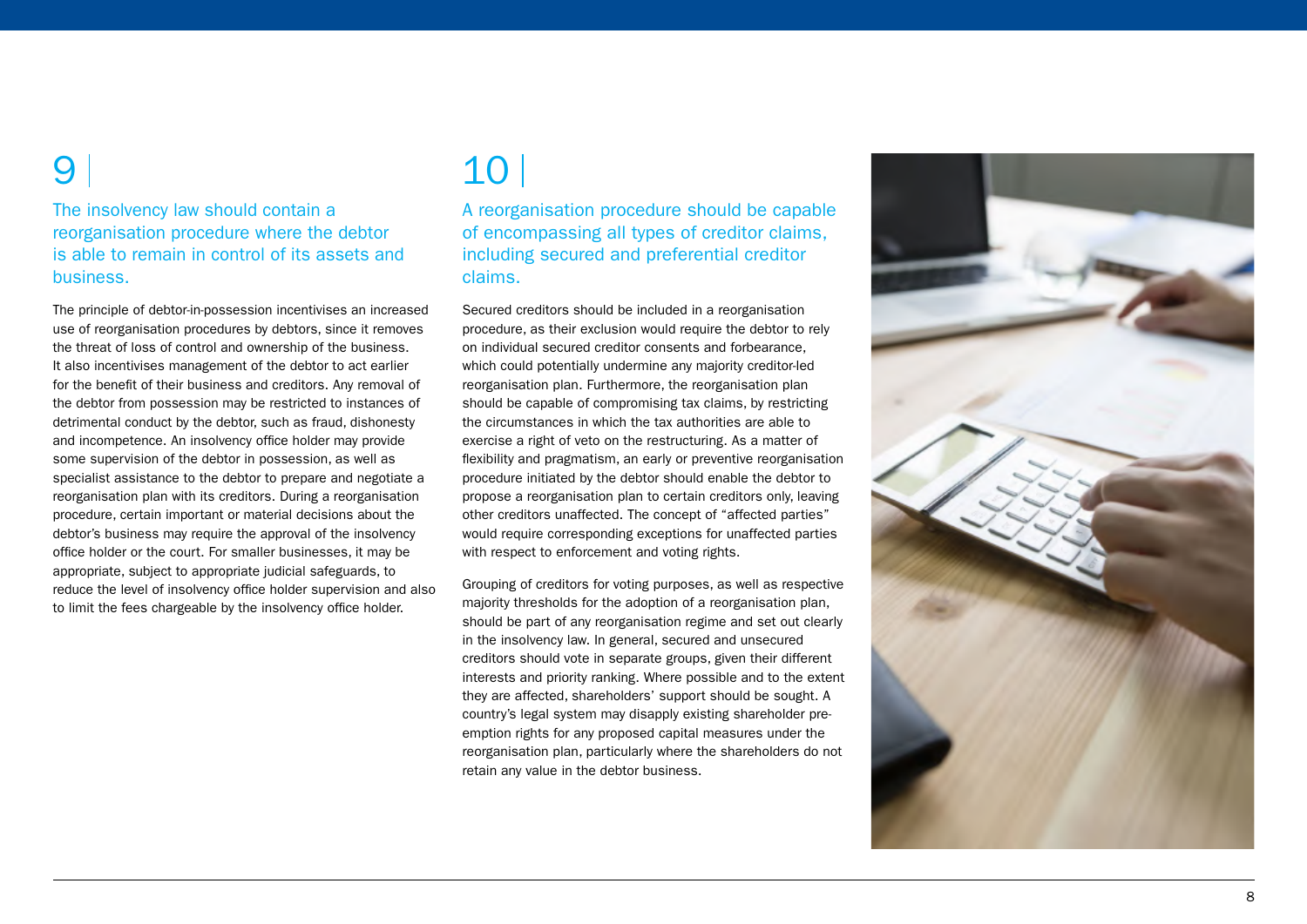An effective insolvency system should, where possible, facilitate the continuation of the debtor's day-to-day operations during a reorganisation procedure by protecting new financing and limiting termination of contracts by contractual counterparties.

Many reorganisation proceedings are unsuccessful because the necessary funding is not available to allow the enterprise to operate for the duration of the proceedings. As day-to-day operation of the business and its rescue will often require the provision of new financing, any financing provided in good faith and on commercial arm's length terms should be protected from any avoidance actions in a subsequent liquidation procedure.

Additionally, express provisions should be introduced that recognise the priority of new financing before existing unsecured creditors and allow new lenders to take security over any existing unencumbered assets and agree a higher priority contractual ranking with other existing creditors. At the same time, certain contracts relating to utilities, communication and essential goods should be protected from termination solely because of application for, or commencement of, a reorganisation procedure. Furthermore, the application of clauses purporting to terminate any nonessential contracts because of commencement of insolvency proceedings, including any reorganisation procedure, should be restricted.



An effective insolvency system should ensure that the courts concerned with insolvency proceedings have the necessary expertise to deal with proceedings in an efficient and expeditious manner.

The requisite degree of expertise will increase stakeholder confidence in insolvency proceedings and is particularly important for the assessment of reorganisation plans. Where possible, only specialised members of judicial authorities should be appointed to oversee insolvency cases. This may require the establishment of a separate court list or division of specialised judges. Specialised insolvency judges should be part of any commercial court system where this exists. Relevant national authorities should ensure that judges overseeing insolvency cases receive the necessary training. Greater quality and integrity in judicial decision-making should be encouraged to promote the successful use and outcome of insolvency proceedings.

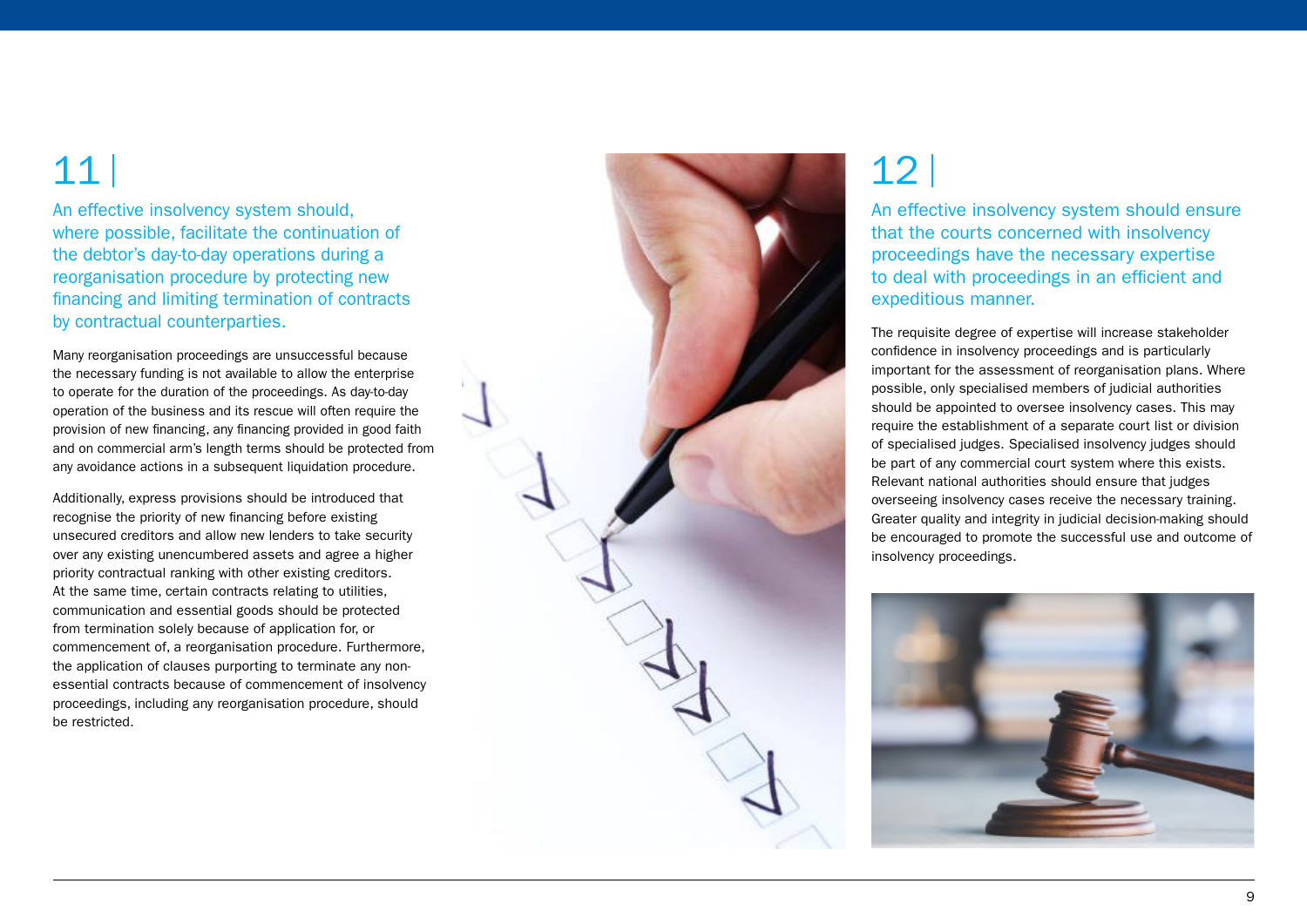

## 13 14

The insolvency law and any secondary legal provisions should establish clear rules on the qualifications, obligations, liabilities, supervision and remuneration of insolvency office holders.

They should set out a system for the appointment of an insolvency office holder, which balances the interests of all stakeholders involved, depending on the objective of the insolvency procedure and whether this involves a liquidation or reorganisation of the debtor business. The appointment system should take into account the qualifications and previous professional experience of an insolvency office holder with respect to a particular insolvency case and should facilitate the selection of the best professional. The insolvency office holder should report regularly on the conduct of the case and should be accountable to the debtor, to the general body of creditors and to the court.

A modern, forward thinking business insolvency system should adopt digital tools to increase the transparency, efficiency and costeffectiveness of insolvency procedures.

Such tools would facilitate the monitoring of insolvency proceedings and help to guide the further development of law and policy. The insolvency system should provide for electronic insolvency registers that maintain publicly available information about insolvency procedures, subject to rules on data protection and privacy. It should also promote online case management systems and, as a minimum, permit the filing of claims and submission of documents to the court by parties to the proceedings and insolvency office holders using electronic means of communication. Electronic auctions should be used where appropriate for the sale of assets in insolvency and should be designed to ensure full transparency and accessibility by interested participants, with a view to delivering the maximum return to the insolvency estate.

## 15

Given the transnational nature of modern businesses, an effective insolvency system should facilitate the smooth conduct and resolution of cross-border insolvencies.

It should set clear rules on the recognition of foreign court orders. Ideally, it should incorporate the UNCITRAL Model Law on Cross-Border Insolvency. In the European Union, the UNCITRAL Model Law on Cross-Border Insolvency may be adopted in addition to the European Regulation on insolvency proceedings, which applies directly to cross-border insolvency procedures where the debtor has a centre of main interests in the European Union. This may be supplemented by adoption of the UNCITRAL Model Law on Recognition and Enforcement of Insolvency-Related Judgments, which further assists the conduct of cross-border insolvency proceedings and increases the potential for successful reorganisation or liquidation. The UNCITRAL Model Law on Enterprise Group Insolvency may provide a useful framework for the management of the insolvency of companies within a corporate group.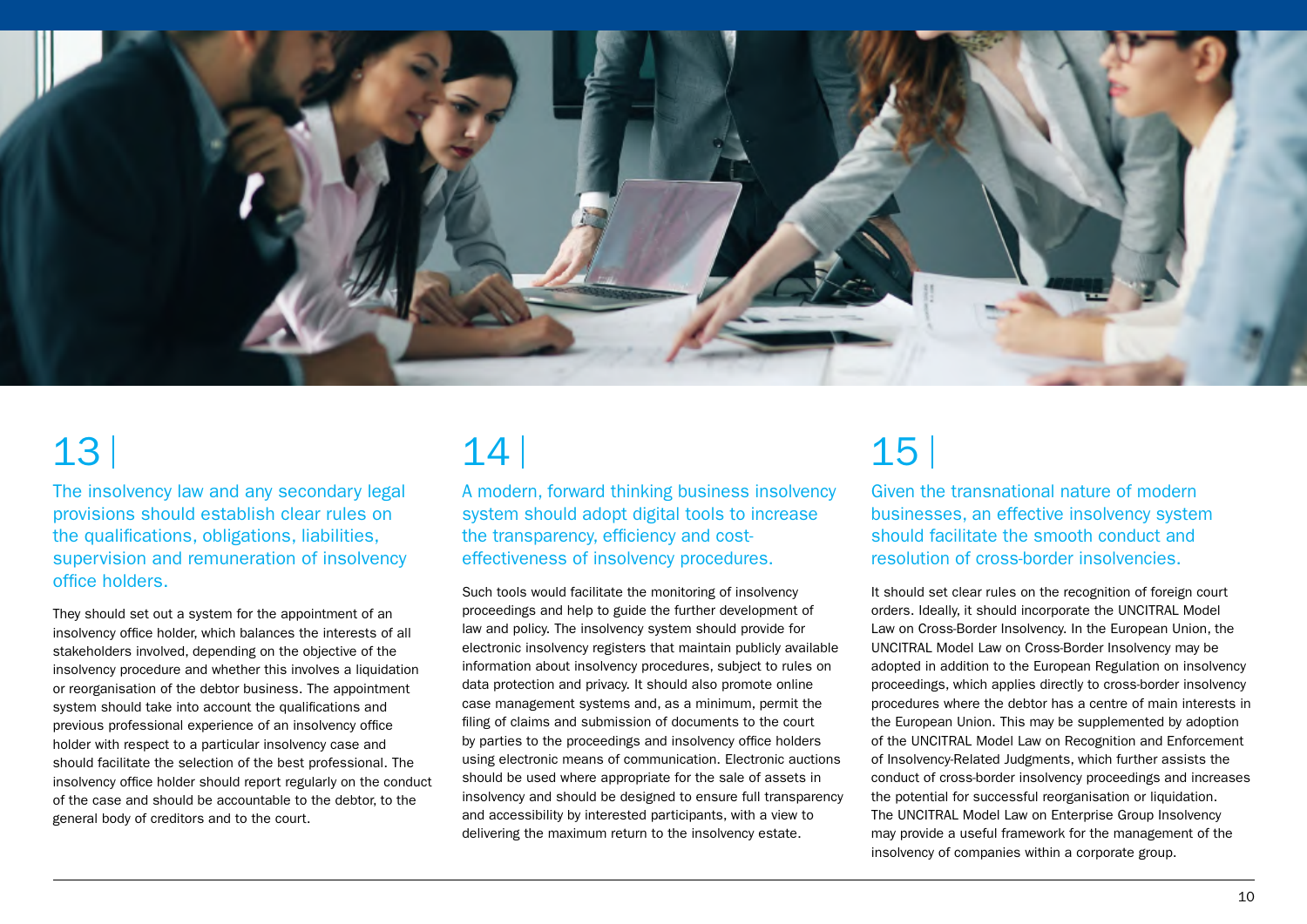Annex Many use of these EBRD Core Insolvency Principles should be<br>supplemented by the review of more detailed guidance contained in the EU, IMF, INSOL Europe, UNCITRAL and World Bank materials referred to below. With regard to insolvency office holders, further guidance is provided by the EBRD Insolvency Office Holder Principles.

### General Guidance and Benchmarks



https://www.ebrd.com/downloads/legal/insolvency/ioh\_principles.pdf and https://www.ebrd.com/what-we-do/sectors/legal-reform/debt-restructuring-andbankruptcy/sector-assessments.html



### Legislative Guidance

### 1. UNCITRAL Legislative Guide on Insolvency Law

https://uncitral.un.org/en/texts/insolvency/legislativeguides/insolvency\_law

### 2. UNCITRAL Model Law on Cross-Border Insolvency

https://www.uncitral.org/pdf/english/texts/insolven/1997-Model-Law-Insol-2013- Guide-Enactment-e.pdf

### 3. UNCITRAL Model Law on Recognition and Enforcement of Insolvency-Related Judgments

https://uncitral.un.org/sites/uncitral.un.org/files/media-documents/uncitral/en/ ml\_recognition\_gte\_e.pdf



Click here

Click here

### 4. UNCITRAL Model Law on Enterprise Group Insolvency

https://uncitral.un.org/sites/uncitral.un.org/files/media-documents/uncitral/en mlegi - advance pre-published version - e.pdf

Click here

5. Directive (EU) 2019/1023 of the European Parliament and of the Council of 20 June 2019 on preventive restructuring frameworks, on discharge of debt and disqualifications, and on measures to increase the efficiency of procedures concerning restructuring, insolvency and discharge of debt

https://eur-lex.europa.eu/legal-content/EN/TXT/?uri=CELEX:32019L1023

Click here

6. Regulation (EU) 2015/848 of the European Parliament and of the Council 20 May 2015 on insolvency proceedings (recast)

https://eur-lex.europa.eu/legal-content/EN/TXT/?uri=CELEX%3A32015R0848